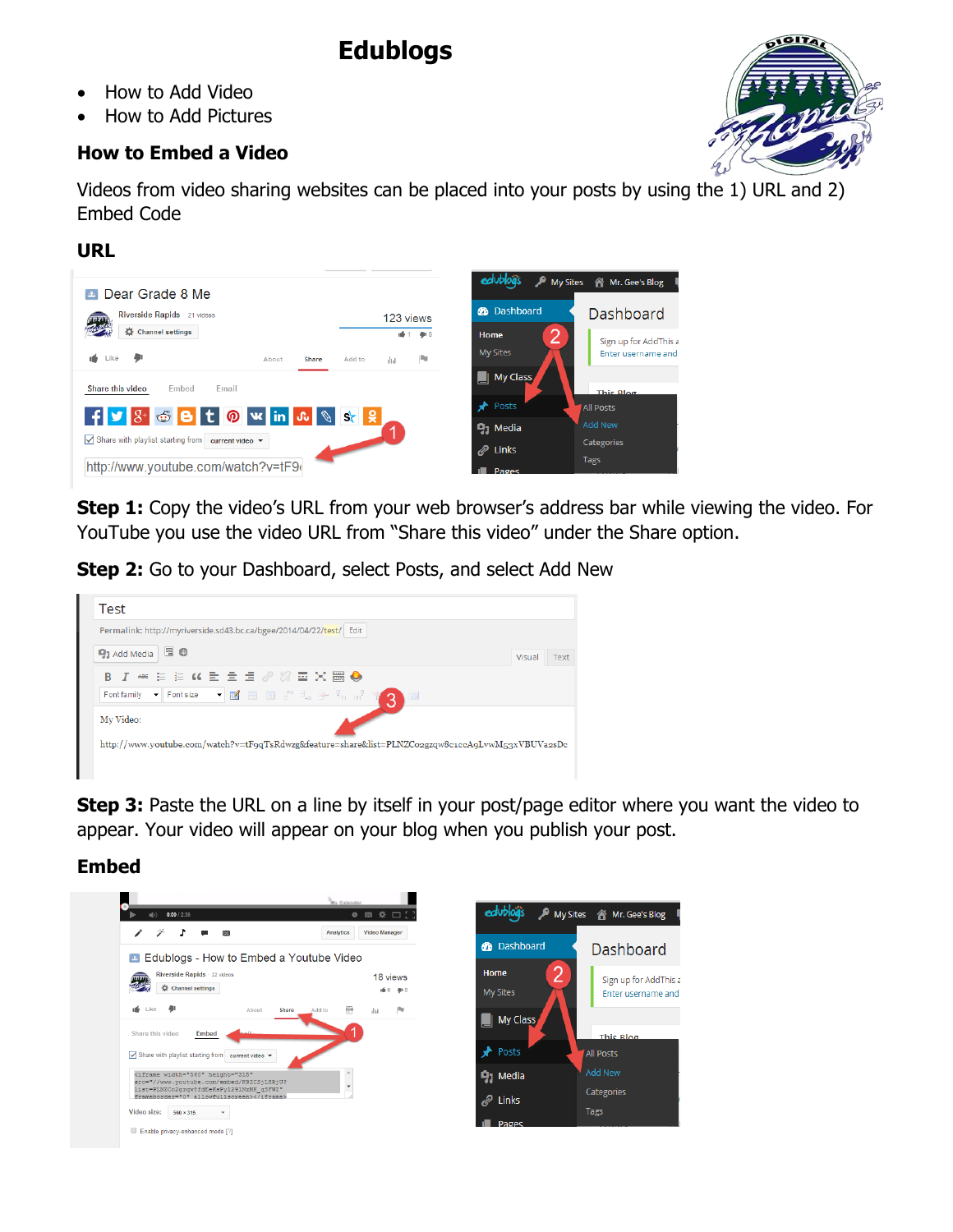**Step 1:** Locate the video you want to embed. Copy the embed code (when using YouTube, use the share option, and select embed to generate an embed code). Websites range in the methods they use to represent the embed codes, look closely for them. \*For YouTube videos make sure you turn off "Show suggested video feature".

**Step 2:** Go to your Dashboard, select Posts, and then select Add New

|                                                                                        | edublogs P My Sites 音 Mr. Gee's Blog 甲 0 + New                                                                                                                                                  |                                                                                                     | 产My Sites 图 Mr. Gee's Blog 单 0 中 New                                                                                                                                                                                                                    |                  |
|----------------------------------------------------------------------------------------|-------------------------------------------------------------------------------------------------------------------------------------------------------------------------------------------------|-----------------------------------------------------------------------------------------------------|---------------------------------------------------------------------------------------------------------------------------------------------------------------------------------------------------------------------------------------------------------|------------------|
| <b>B</b> Dashboard<br>My Class<br>Posts<br>All Posts<br><b>Add New</b>                 | Add New Post<br>Sign up for AddThis and add your username/password to recieve analytics about how people are sharing you<br>Enter username and password   Sign Up   Ignore this notice<br>Video | Insert Media<br>Create Gallery<br>Set Featured Image<br>Insert from URL<br><b>Insert Embed Code</b> | <b>Insert Embed Code</b><br>Paste embed code in the box below and hit insert:<br><iframe <br="" height="315" src="//www.youtube.com/embed/K9ZCSjLHRjU?list=PLNZCo2gzqw8fdEeKsPyi29lNzMK_qSFWZ" width="560">frameborder="0" allowfullscreen&gt;</iframe> |                  |
| Categories<br>Tags<br><b>Q<sub>1</sub></b> Media<br>$e^{\rho}$ Links<br><b>I</b> Pages | Permalink: http://myriverside.sd43.br.ca4 3 b14/04/22/test/ Edit<br>93 Add Media<br>B J = E E K E = E 2 2 = X = 0<br>Fontfamily + Fontsize + 2 = 3 = 1, + 1, + 7 = =                            |                                                                                                     | $\sqrt{5}$                                                                                                                                                                                                                                              |                  |
| Formidable<br><b>III</b> Comments                                                      |                                                                                                                                                                                                 |                                                                                                     |                                                                                                                                                                                                                                                         | Insert into post |

**Step 3:** Place the cursor where you want the video to appear, and then click on Add Media

**Step 4:** In the Add Media window click on Insert Embed Code

**Step 5:** Paste the embed code into the text box

**Step 6:** Click Insert into Post. Your media will appear when you publish your video

## **Additional Resources**

- 1) Click Here for a Video Tutorial: [How to Embed a Youtube Video](https://www.youtube.com/watch?v=K9ZCSjLHRjU)
- 2) Click Here for a Video Tutorial: [How to Embed a Prezi Presentation](http://youtu.be/mvABmlHXTX8)
- 3) Click Here for a Video Tutorial: [How to Embed Audio Files](http://www.youtube.com/watch?v=jR8CQVPEBU0&list=PLNZCo2gzqw8fdEeKsPyl29lNzMK_qSFWZ&feature=share&index=3)
- 4) Click Here for a Video Tutorial: [How to Embed an Office 365 PowerPoint Presentation](http://youtu.be/WOJ7vc-Owa4)

# **How to Add Picture**



**Step 1:** Go to your Dashboard, select Posts

**Step 2:** Select Add New

**Step 3:** Select Add Media